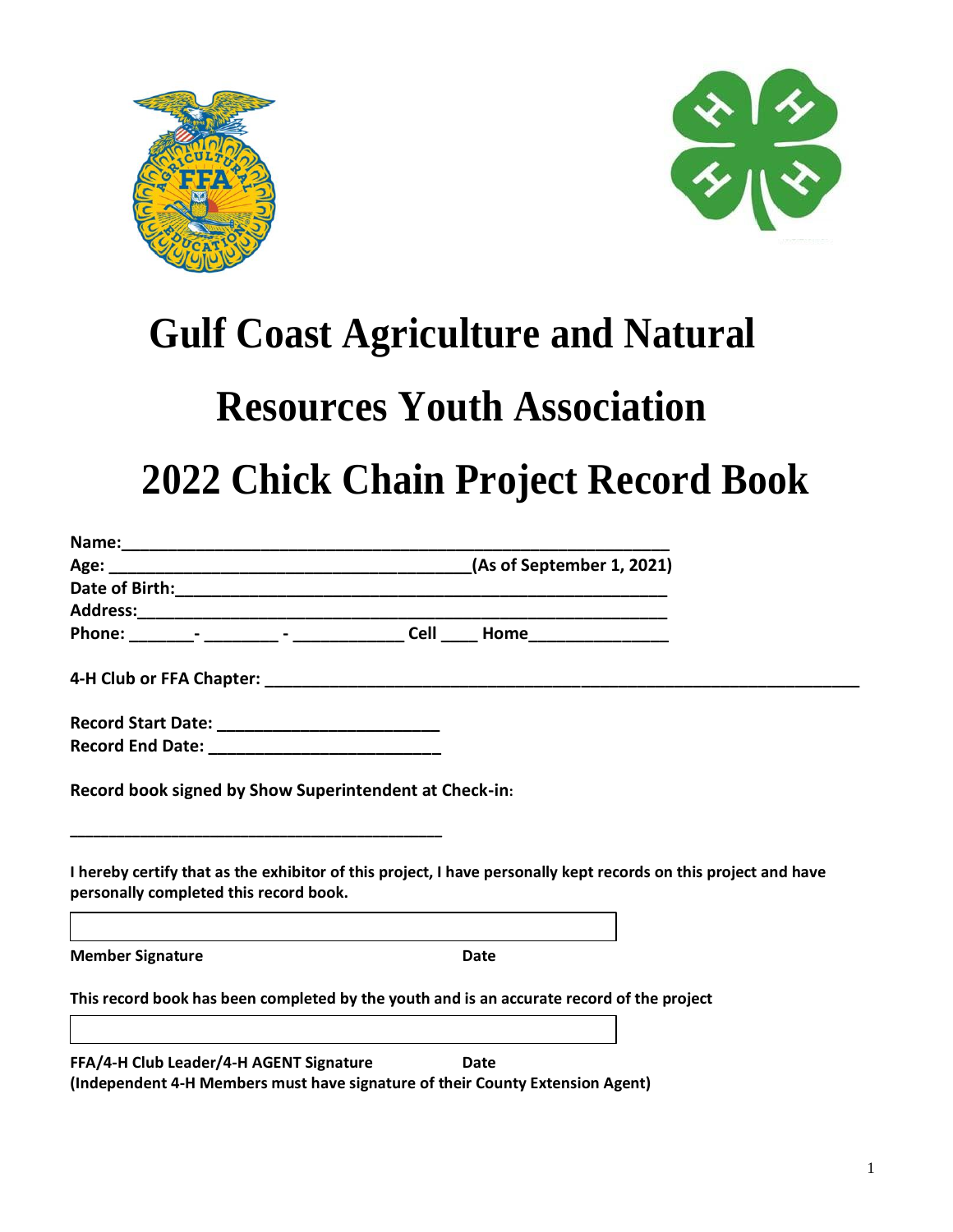State at least three goals at the beginning of your 4-H/FFA project year. Tell the things you want to **learn from your 4-H Poultry project. Please discuss these goals with your parents and your 4-H leader/ FFA Advisor.**

| 3.                                                                                                                                                                                                                 |  |
|--------------------------------------------------------------------------------------------------------------------------------------------------------------------------------------------------------------------|--|
|                                                                                                                                                                                                                    |  |
|                                                                                                                                                                                                                    |  |
| <b>Summary of Accomplishments (when record book is due)</b>                                                                                                                                                        |  |
| What goals have you accomplished? If you have not accomplished one or more of your goals,<br>please explain. What have you learned? Describe your experiences this year.<br>(Attach an additional page if needed.) |  |
|                                                                                                                                                                                                                    |  |
|                                                                                                                                                                                                                    |  |
|                                                                                                                                                                                                                    |  |
|                                                                                                                                                                                                                    |  |
|                                                                                                                                                                                                                    |  |
|                                                                                                                                                                                                                    |  |
|                                                                                                                                                                                                                    |  |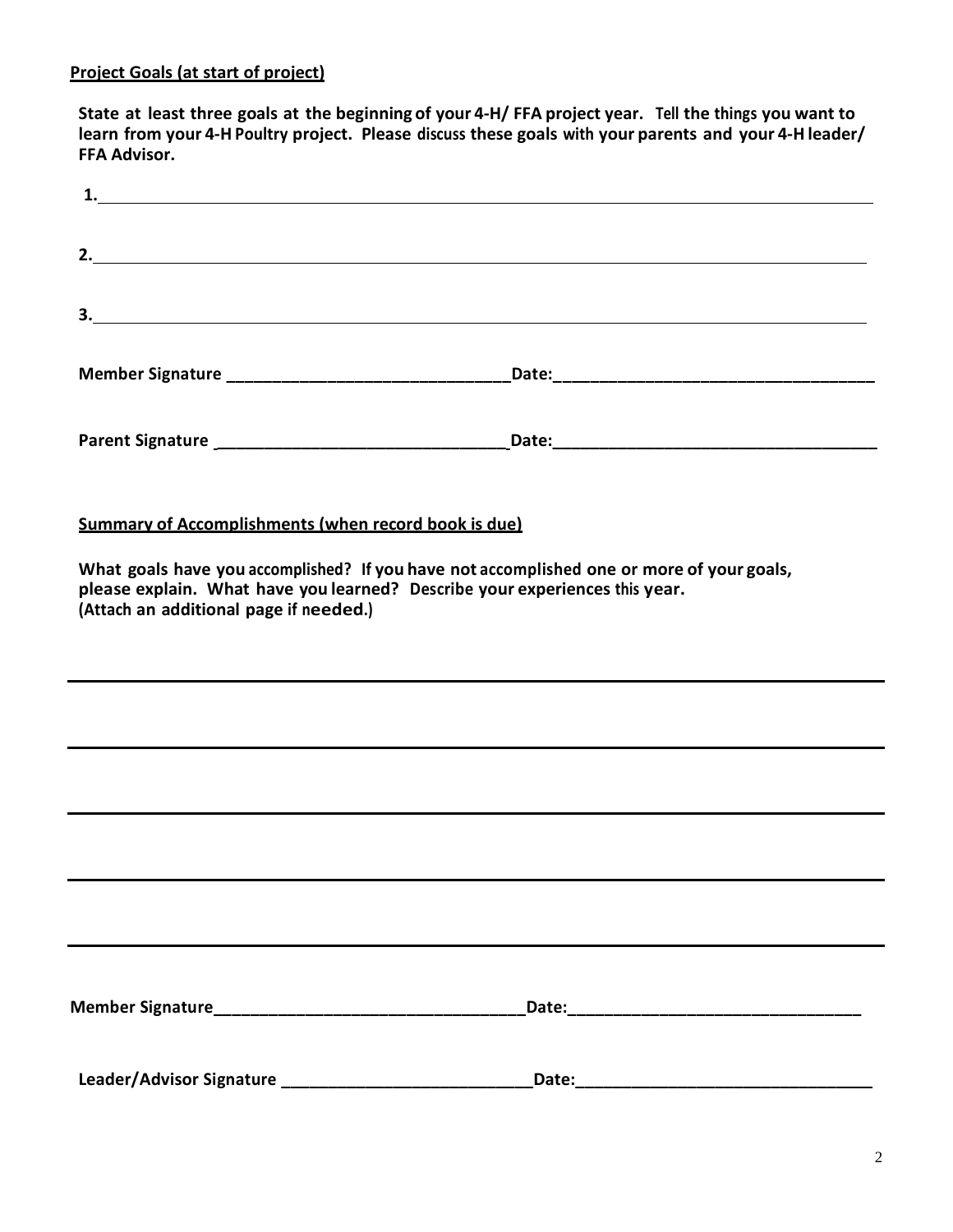#### **Poultry Inventory Record Useone chart for all project birds at the beginningof the project year. Add pages if necessary.**

| Animal<br>ID/Name | <b>Description</b><br>(breed, color, marking, etc.) | Date<br>of Hatch | Sex | Ownership<br>Information                            | <b>Purchase</b><br>Price | Value* |
|-------------------|-----------------------------------------------------|------------------|-----|-----------------------------------------------------|--------------------------|--------|
|                   |                                                     |                  |     |                                                     |                          |        |
|                   |                                                     |                  |     | Purchased<br>(Purchase date)<br>Sold_<br>Retained   |                          |        |
|                   |                                                     |                  |     | Purchased _<br>(Purchase date)<br>Sold<br>Retained_ |                          |        |
|                   |                                                     |                  |     | Purchased<br>(Purchase date)<br>Sold<br>Retained    |                          |        |
|                   |                                                     |                  |     | (Purchase date)<br>Sold<br>Retained                 |                          |        |
|                   |                                                     |                  |     | Purchased __<br>(Purchase date)<br>Sold<br>Retained |                          |        |

**\* The price you wouldask ifselling the bird.**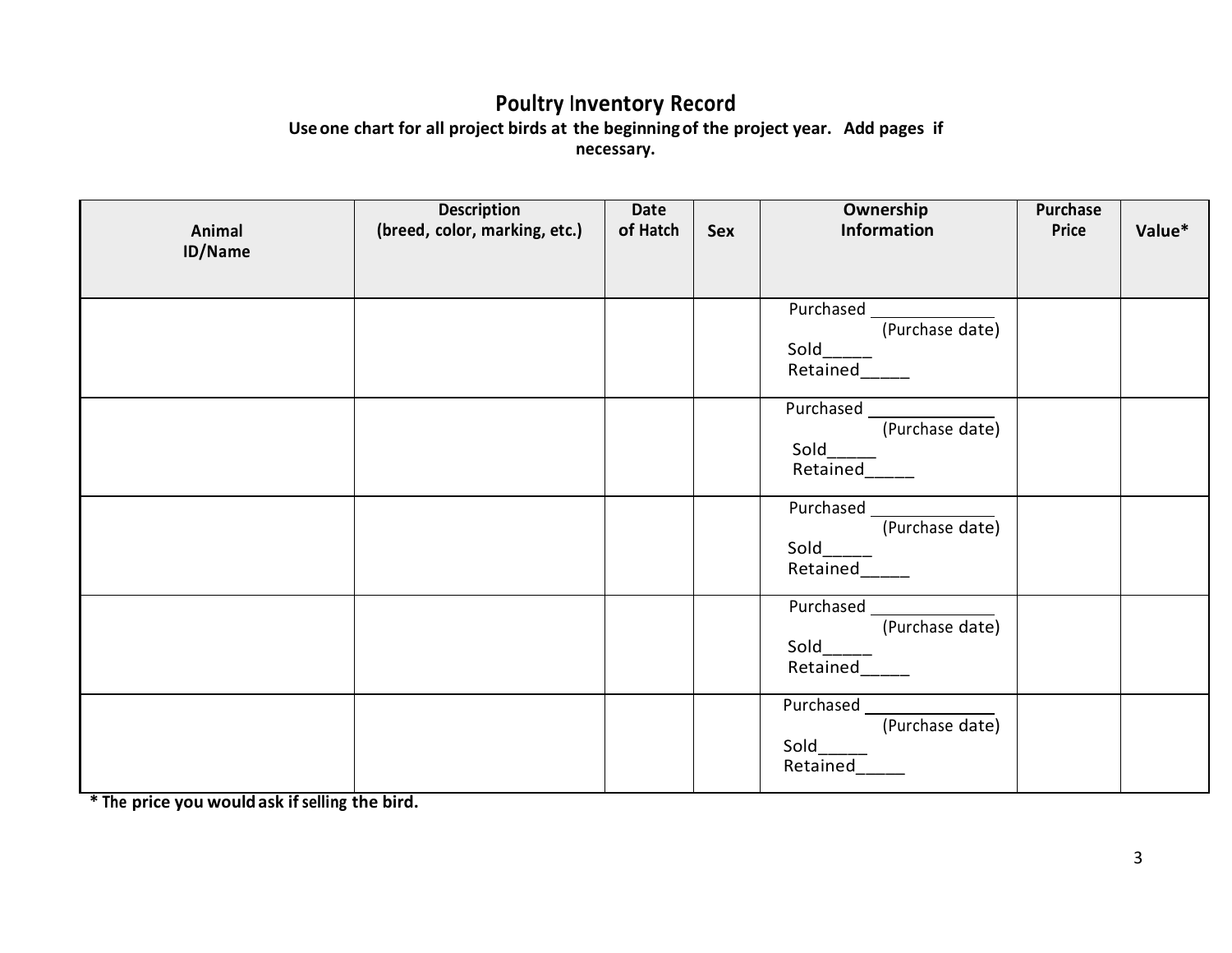### **Animal Care and Management**

**Your project requires regular care and management. List the things necessary to take care of your project animal(s).**

**Include the following:**

- **Feeding and watering practices**
- **Health practices and medicines**
- **General Management (cleaning living area, etc.)**

| Daily - Things done once or twice a day                           |  |  |  |
|-------------------------------------------------------------------|--|--|--|
|                                                                   |  |  |  |
|                                                                   |  |  |  |
|                                                                   |  |  |  |
|                                                                   |  |  |  |
|                                                                   |  |  |  |
| Weekly - Things done once or twice a week                         |  |  |  |
|                                                                   |  |  |  |
|                                                                   |  |  |  |
|                                                                   |  |  |  |
|                                                                   |  |  |  |
|                                                                   |  |  |  |
|                                                                   |  |  |  |
| Monthly - Things done once a month                                |  |  |  |
|                                                                   |  |  |  |
|                                                                   |  |  |  |
|                                                                   |  |  |  |
|                                                                   |  |  |  |
|                                                                   |  |  |  |
| Yearly - Things done one time or occasionally throughout the year |  |  |  |
|                                                                   |  |  |  |
|                                                                   |  |  |  |
|                                                                   |  |  |  |
|                                                                   |  |  |  |
|                                                                   |  |  |  |
|                                                                   |  |  |  |
|                                                                   |  |  |  |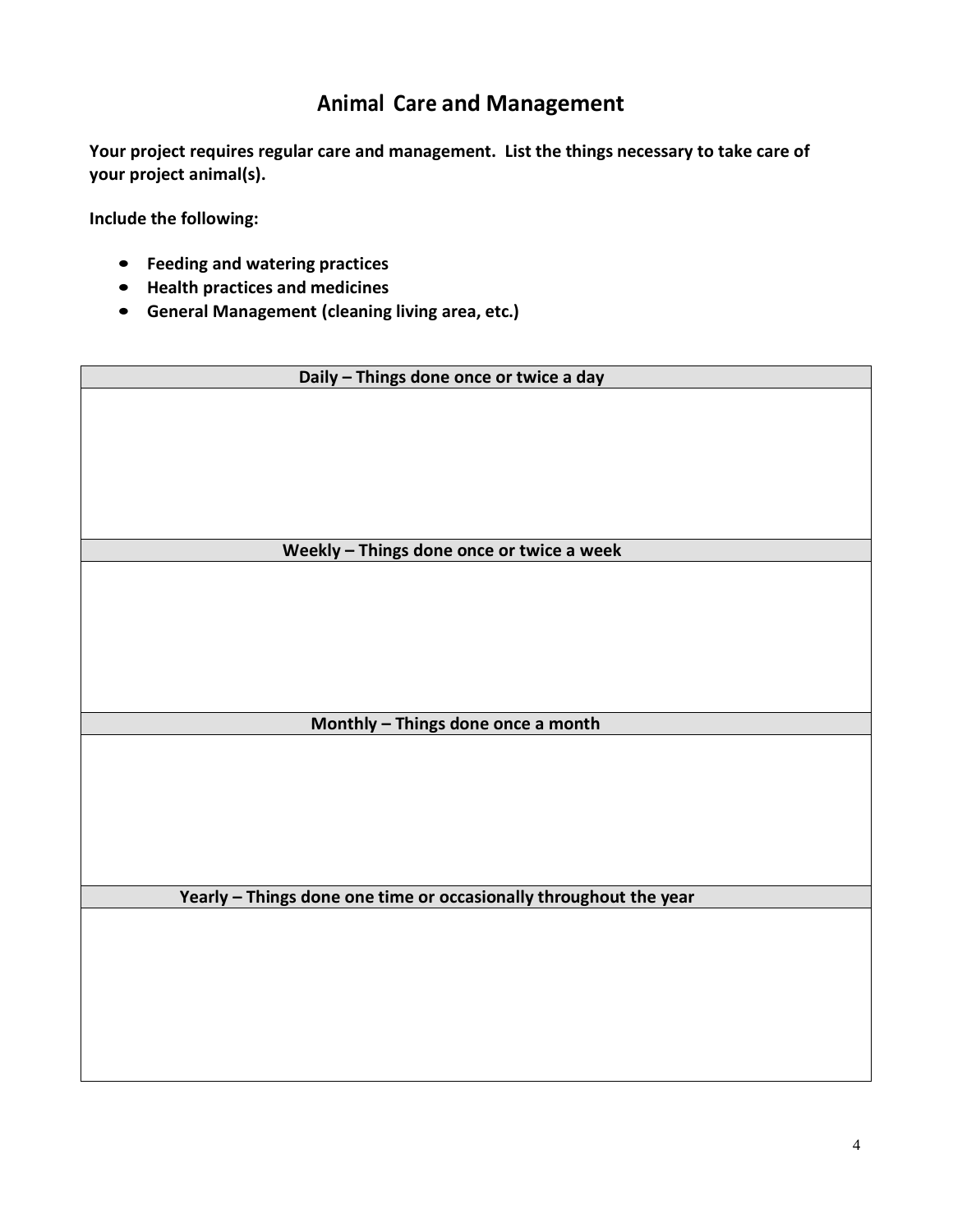## **Equipment and Supply Inventory**

**At the beginning of the 4-H/ FFA year take an inventory of what equipment and supplies are on hand. Add new equipment or supplies you purchase to the list. Estimate a cost value for any**

#### **shared equipment.**

| Amount & Kind        | <b>Already Owned</b><br>or Purchased | <b>Purchase Price</b> |
|----------------------|--------------------------------------|-----------------------|
| Example: poultry pen | <b>Already Owned</b>                 |                       |
| 1 feed bowl          | Purchased                            | \$3.00                |
|                      |                                      |                       |
|                      |                                      |                       |
|                      |                                      |                       |
|                      |                                      |                       |
|                      |                                      |                       |
|                      |                                      |                       |
|                      |                                      |                       |
|                      |                                      |                       |
|                      |                                      |                       |
|                      |                                      |                       |
|                      |                                      |                       |
|                      |                                      |                       |
|                      |                                      |                       |
|                      | Total                                |                       |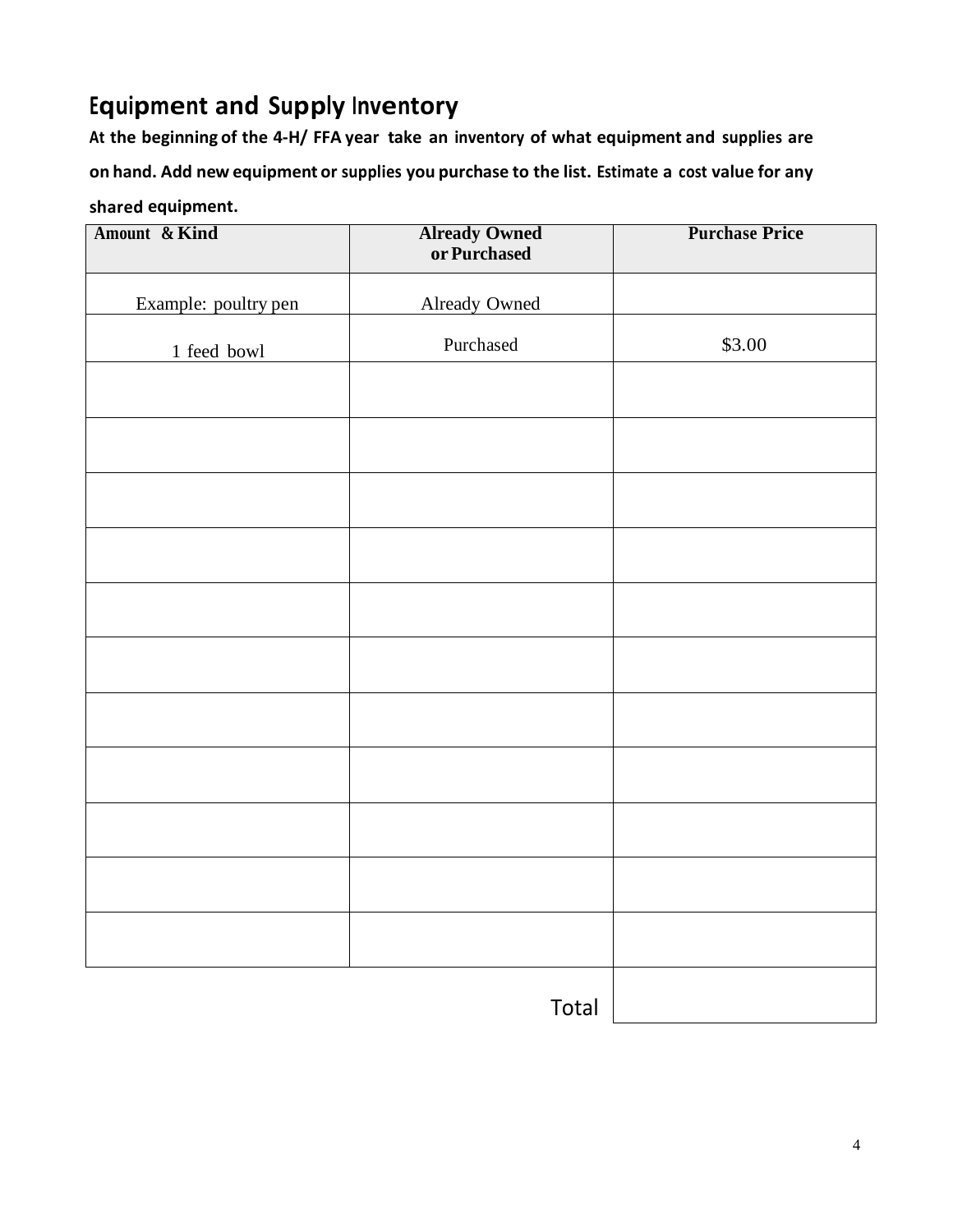#### **Feed Records and Expenses**

**Keeping good feed records is important. Good records show your expenses for feed and what kind of feed you use for your project. A good practice is to enter your feed expenses when you buy feed. At the end of each month, total each kind of feed used and its cost and record the information below.** 

| <b>Type and Cost of Feed Used</b> |                                      |                                                                               |                     |  |
|-----------------------------------|--------------------------------------|-------------------------------------------------------------------------------|---------------------|--|
| Date of<br><b>Purchase</b>        | Amount<br><b>Purchased</b><br>(lbs.) | <b>Type of Feed</b><br>(grain mix, forage pellets, salt, mineral, supplement) | Cost<br>or<br>Value |  |
|                                   |                                      |                                                                               |                     |  |
|                                   |                                      |                                                                               |                     |  |
|                                   |                                      |                                                                               |                     |  |
|                                   |                                      |                                                                               |                     |  |
|                                   |                                      |                                                                               |                     |  |
|                                   |                                      |                                                                               |                     |  |
|                                   |                                      |                                                                               |                     |  |
|                                   |                                      |                                                                               |                     |  |
|                                   |                                      |                                                                               |                     |  |
|                                   |                                      |                                                                               |                     |  |
|                                   |                                      |                                                                               |                     |  |
|                                   |                                      |                                                                               |                     |  |
|                                   |                                      |                                                                               |                     |  |
|                                   |                                      |                                                                               |                     |  |
|                                   |                                      |                                                                               |                     |  |
|                                   |                                      |                                                                               |                     |  |
|                                   |                                      |                                                                               |                     |  |
| <b>Total Pounds</b>               |                                      | Total Feed Cost \$                                                            |                     |  |
|                                   |                                      |                                                                               |                     |  |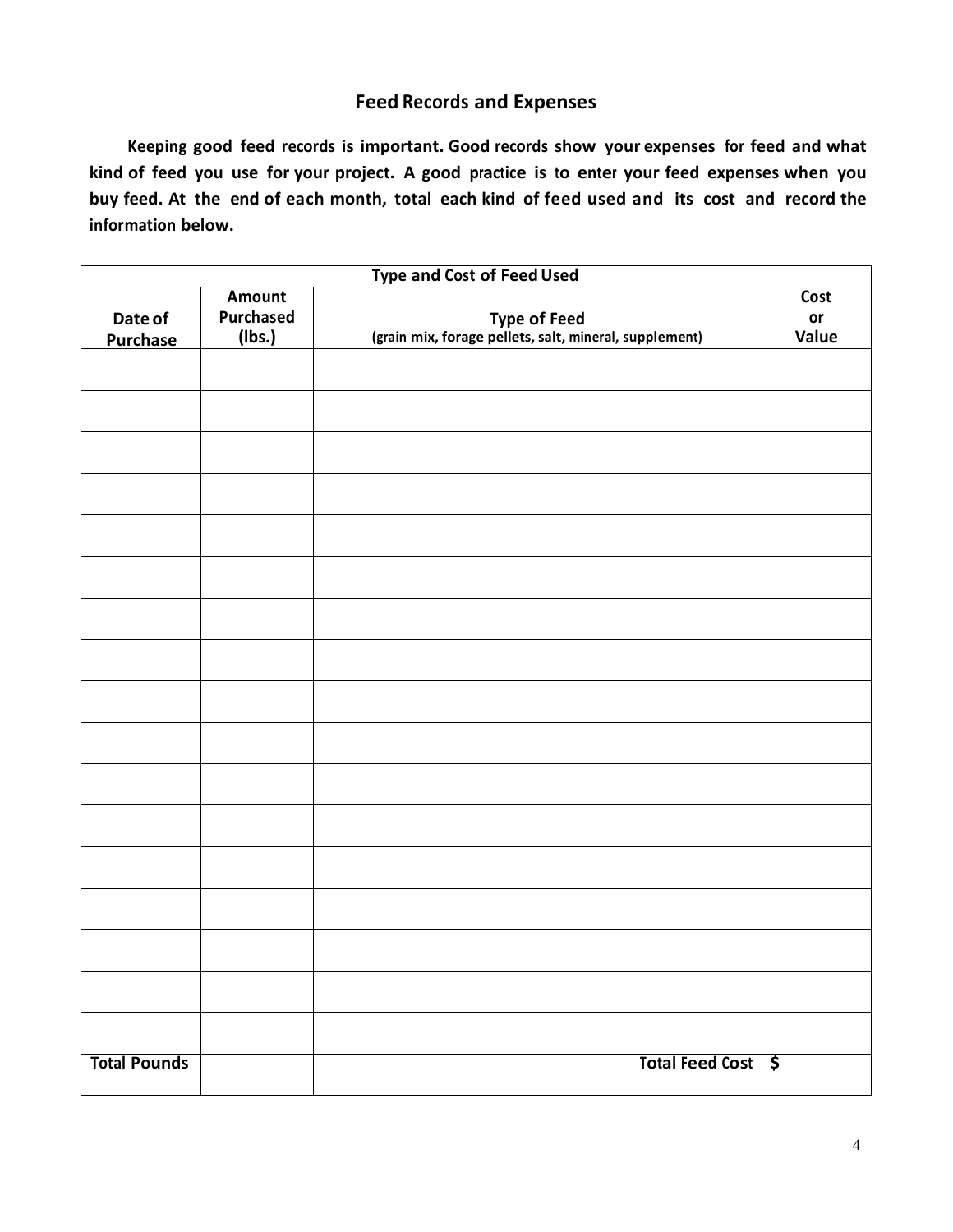## **Feed Tag Information**

**Please attach a tag orlabel from one feed being used for your project animals. If a homemade mix is used please describe the mix on the back of this page.**

**1. What is the main ingredient in this feed?**

**2. How much of this product do you feed daily? (to all birds)**

**Describe your feeding program in detail:**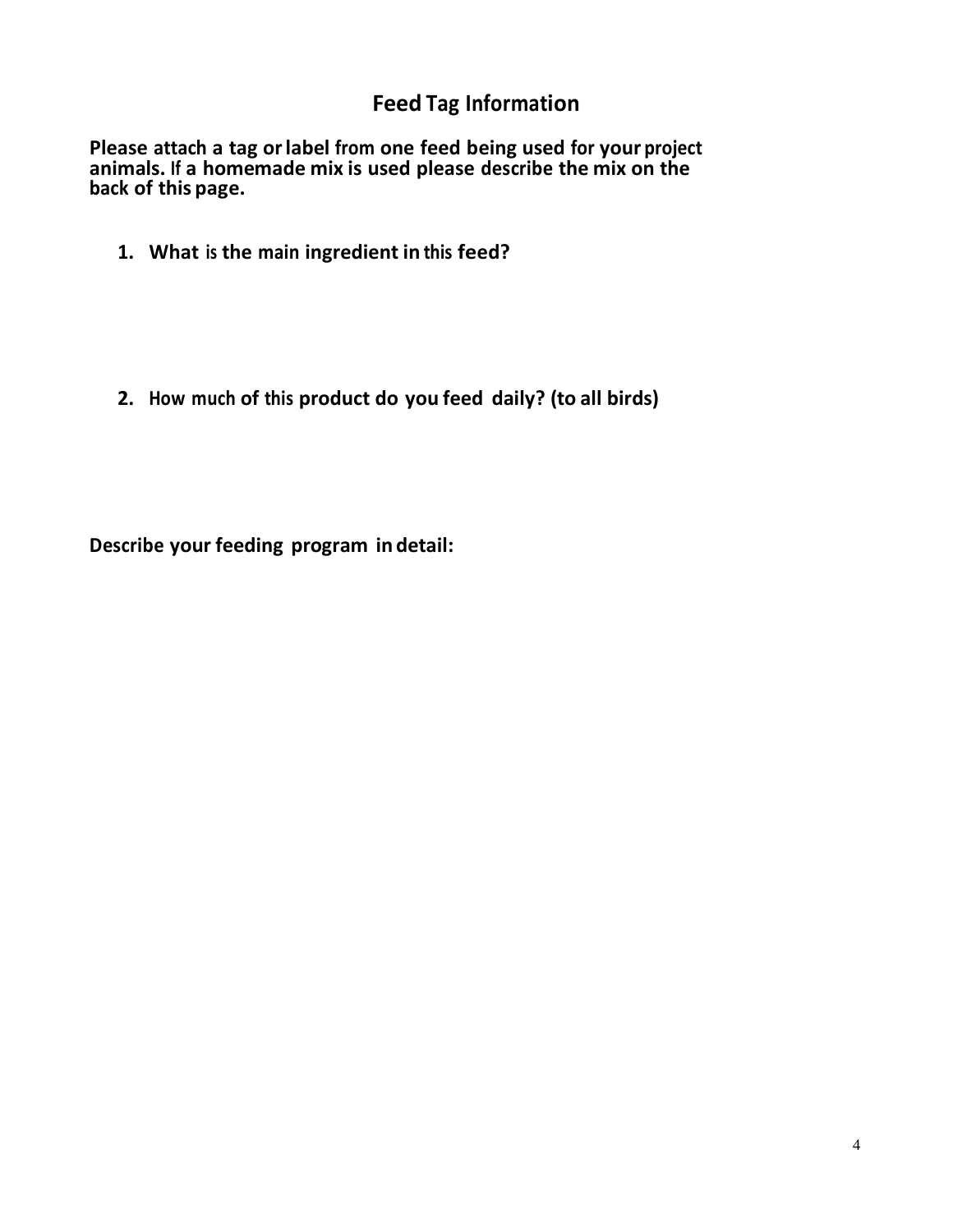### **ANIMAL HEALTH**

### **Examples of Animal Health or problems include: wounds, internal parasites, or infections.**

| Date | Animals Name | Describe<br>Illness,<br>Condition, or<br>Prevention | Cost | Done by<br>whom |
|------|--------------|-----------------------------------------------------|------|-----------------|
|      |              |                                                     |      |                 |
|      |              |                                                     |      |                 |
|      |              |                                                     |      |                 |
|      |              |                                                     |      |                 |

9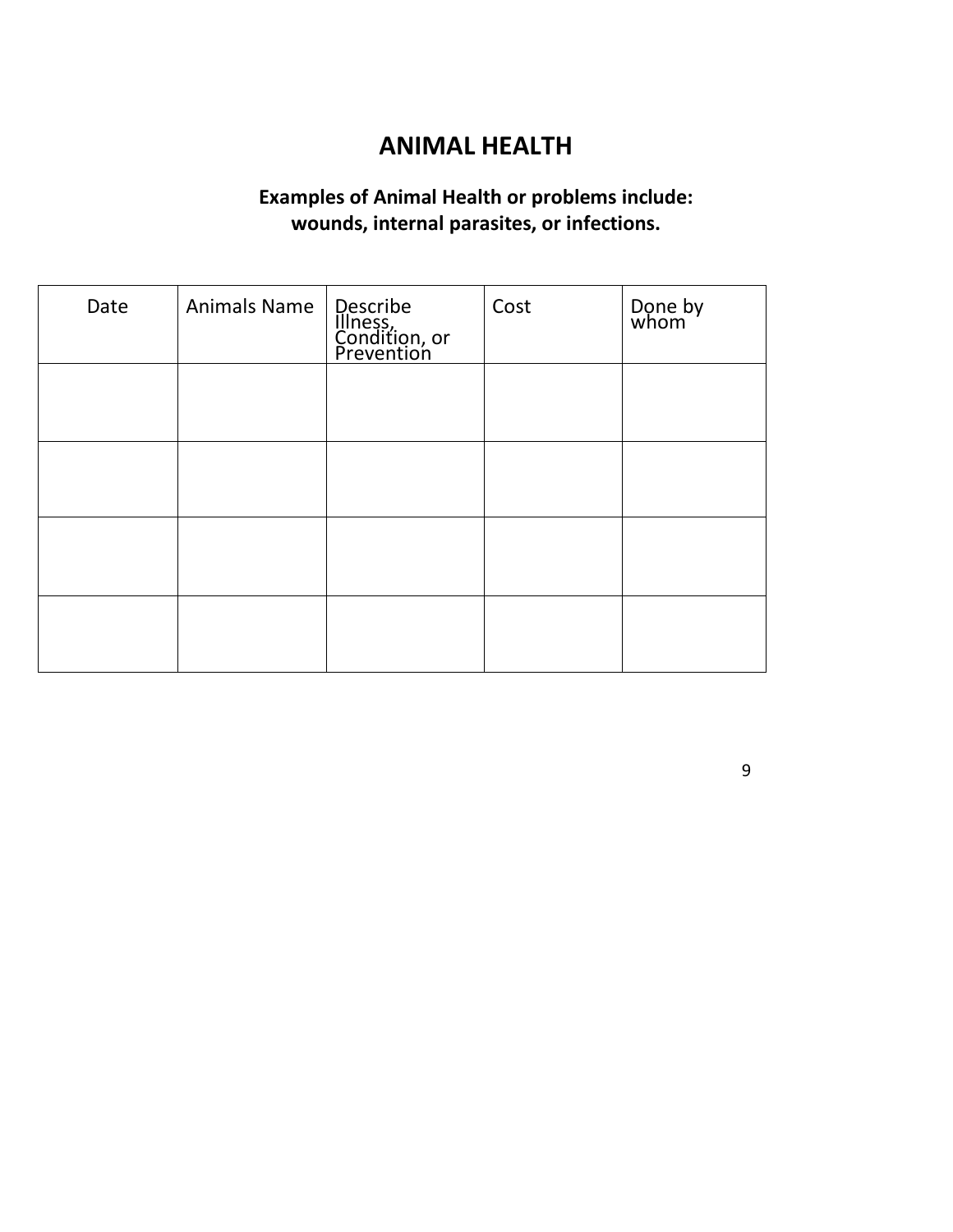## **Miscellaneous Expenses or Fees**

List any expenses that do not fit into one of the previous categories.

| <b>Date</b> | <b>Description</b>                  | Cost \$              |
|-------------|-------------------------------------|----------------------|
|             |                                     |                      |
|             |                                     |                      |
|             |                                     |                      |
|             |                                     |                      |
|             |                                     |                      |
|             |                                     |                      |
|             |                                     |                      |
|             |                                     |                      |
|             |                                     |                      |
|             |                                     |                      |
|             |                                     |                      |
|             |                                     |                      |
|             |                                     |                      |
|             | <b>Total Miscellaneous Expenses</b> | $\sqrt{\frac{2}{5}}$ |
|             |                                     |                      |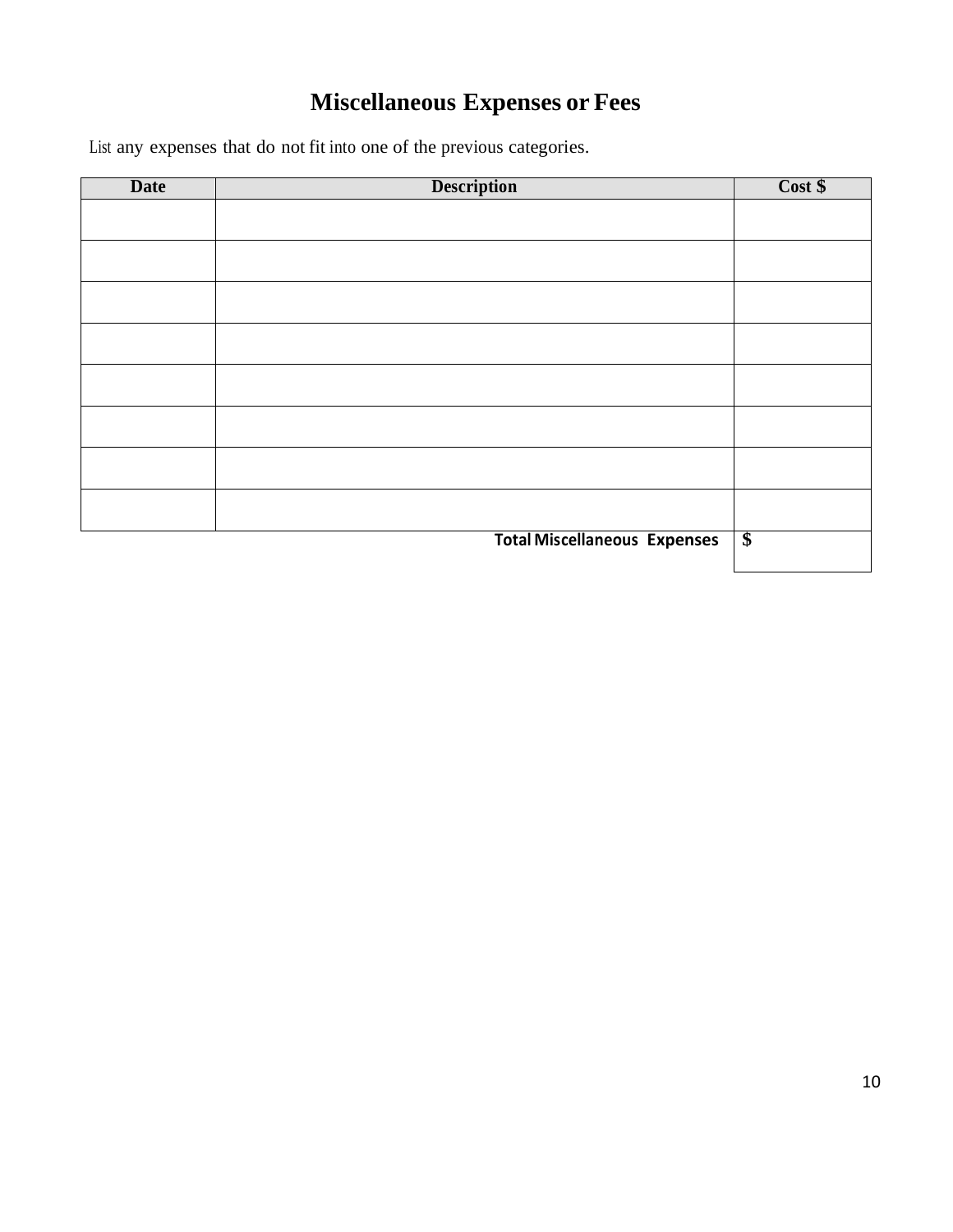### **Poultry Show Record \*Please indicate all show winnings and earnings**

| <b>Name of Show</b> | Show<br>Date                | <b>Entry Fees</b> | <b>Placing</b> | <b>Variety Entered</b> | <b>Breed/Band #</b>          | Premium<br>Amount |
|---------------------|-----------------------------|-------------------|----------------|------------------------|------------------------------|-------------------|
|                     |                             |                   |                |                        |                              |                   |
|                     |                             |                   |                |                        |                              |                   |
|                     |                             |                   |                |                        |                              |                   |
|                     |                             |                   |                |                        |                              |                   |
|                     |                             |                   |                |                        |                              |                   |
|                     |                             |                   |                |                        |                              |                   |
|                     |                             |                   |                |                        |                              |                   |
|                     |                             |                   |                |                        |                              |                   |
|                     |                             |                   |                |                        |                              |                   |
|                     |                             |                   |                |                        |                              |                   |
|                     |                             |                   |                |                        |                              |                   |
|                     |                             |                   |                |                        |                              |                   |
|                     |                             |                   |                |                        |                              |                   |
|                     |                             |                   |                |                        |                              |                   |
|                     |                             |                   |                |                        |                              |                   |
|                     | <b>Total Entry Fee Cost</b> | $\overline{\$}$   |                |                        | <b>Total Premiums Won</b> \$ |                   |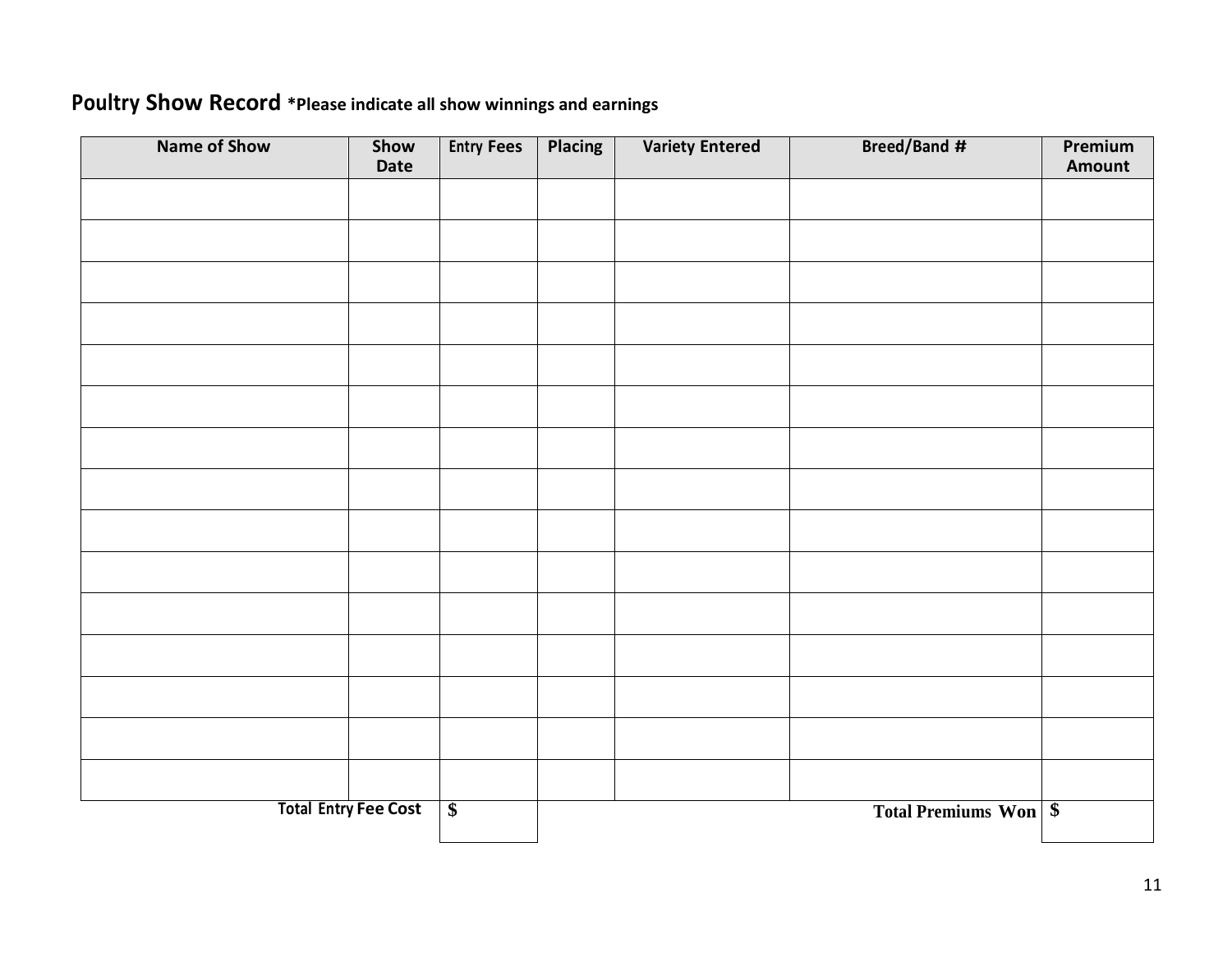### **PROJECT FINANCES**

One goal of the poultry project is to teach budgeting, marketing and moneymanagement skills. The following chart will help you evaluate the financial status of your project.

| Income                                            |                                    |
|---------------------------------------------------|------------------------------------|
| A. Miscellaneous Income                           |                                    |
| <b>B.</b> Show Premiums                           |                                    |
| <b>Total Income</b>                               | \$                                 |
| <b>Expenses</b>                                   |                                    |
| 1. Purchased Animals                              |                                    |
| 2. Equipment Expenses                             |                                    |
| 3. Feed Expenses                                  |                                    |
| 4. Health Expenses                                |                                    |
| 5. Miscellaneous Expenses                         |                                    |
| 6. Show Expenses                                  |                                    |
| <b>Total Expenses</b>                             | \$                                 |
| Financial Summary (Total Income - Total Expenses) | <b>Profit/Loss</b><br>(circle one) |

- 1. Was the cost of keeping your project what you expected?
- 2. What (if anything) will you do differently next year?